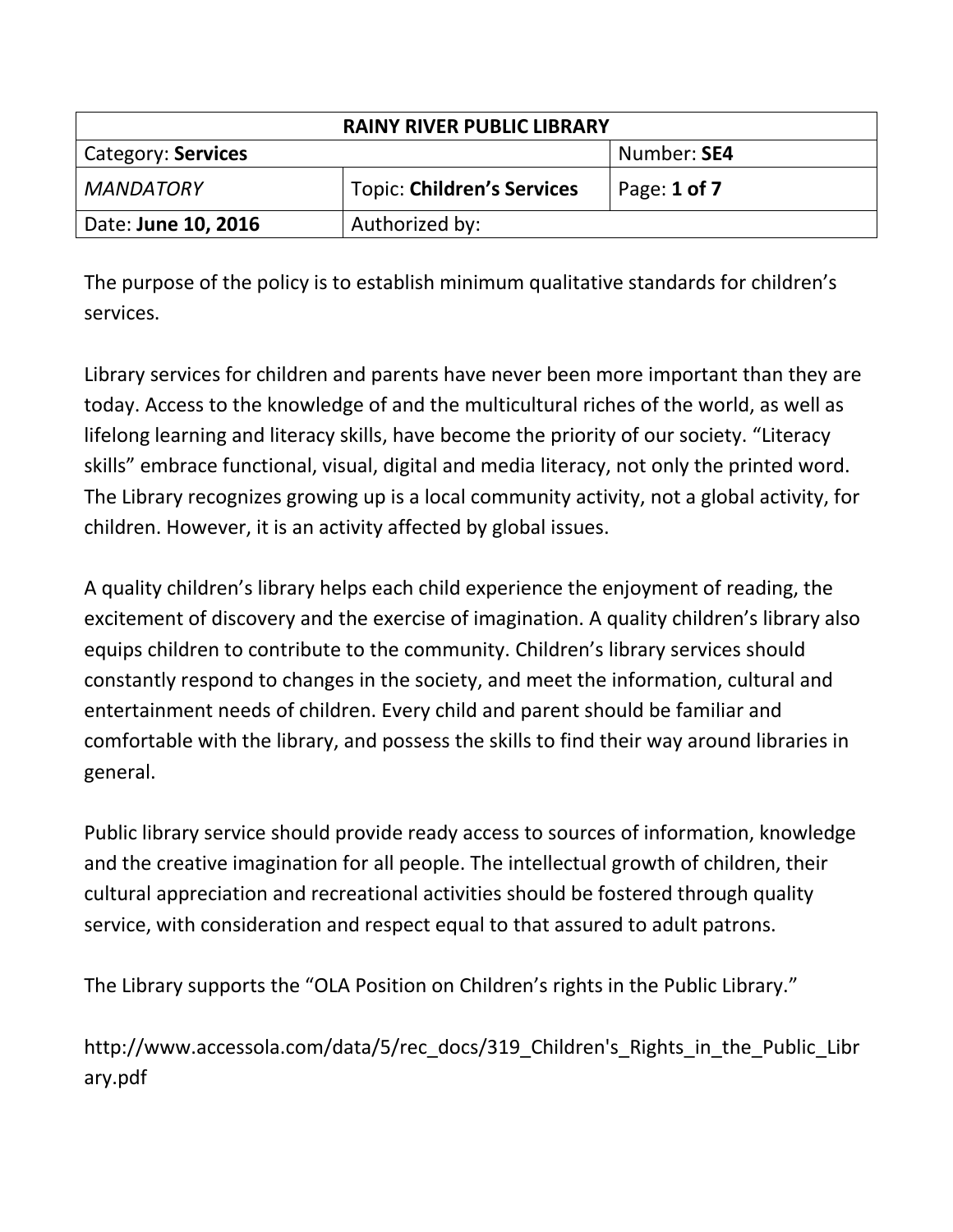| <b>RAINY RIVER PUBLIC LIBRARY</b> |                                   |              |
|-----------------------------------|-----------------------------------|--------------|
| Category: Services                |                                   | Number: SE4  |
| MANDATORY                         | <b>Topic: Children's Services</b> | Page: 2 of 7 |
| Date: June 10, 2016               | Authorized by:                    |              |

In formulating our policy, the Library has also drawn on the International Federation of Library Associations and Institutions (IFLA) *Guidelines for Children's Library Services* (2003). Some sections have been adapted from the former Frontenac County Library children's services policy (1996).

# **1. TARGET AUDIENCE**

The target audience of our children's services policy includes:

- babies and toddlers
- pre-school children
- school children up to age 13
- parents and other family members
- caregivers
- special needs groups
- other adults working with children, books and media

## **2. MANAGEMENT AND EVALUATION**

To realize the purpose of our children's services, staff providing those services will participate in the overall administration of the Library. This involves planning, decisionmaking, organizing, and budgeting to offer a service that fulfils community needs. The Library budget shall view children's services as a core component.

Reliable performance information is a necessary tool for evaluation and improvement. The Library shall collect statistics on children's services to provide data for planning, to show accountability and to make informed decisions.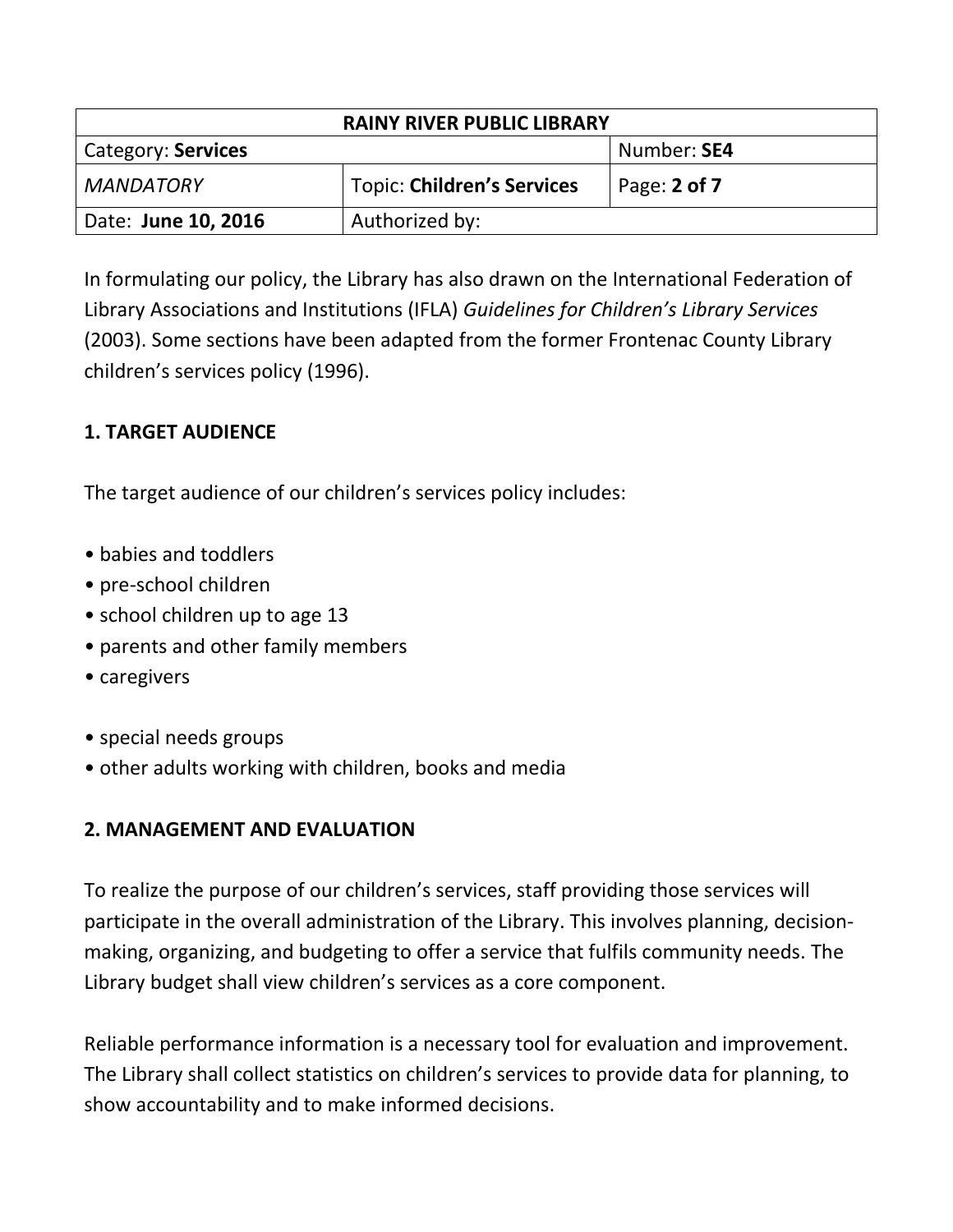| <b>RAINY RIVER PUBLIC LIBRARY</b> |                                   |                     |
|-----------------------------------|-----------------------------------|---------------------|
| Category: Services                |                                   | Number: SE4         |
| <b>MANDATORY</b>                  | <b>Topic: Children's Services</b> | Page: <b>3 of 7</b> |
| Date: June 10, 2016               | Authorized by:                    |                     |

## **3. STAFFING**

All children have the right to the services of a trained children's librarian. The Library believes children's services staff should have and/or acquire an understanding of child psychology and development, the theories of reading development, artistic and cultural opportunities for children, and literature for children in books and related media. The Library supports training for children's staff in these areas.

### **4. RESEARCH**

Staff are encouraged to initiate, recommend and participate in research into children's services.

#### **5. ADVISORY SERVICES**

Children's services are available to the public during all regular business hours.

Effective library service is provided by trained staff familiar with the full range of the children's collection. Age levels, interests and reference needs are essential consideration in providing these services.

Children are entitled to open access to information and facilities throughout the library.

Each child is assured the confidentiality of circulation records (subject to parental consent as required in the Membership policy (SE5)) and the carefully-considered selection of materials.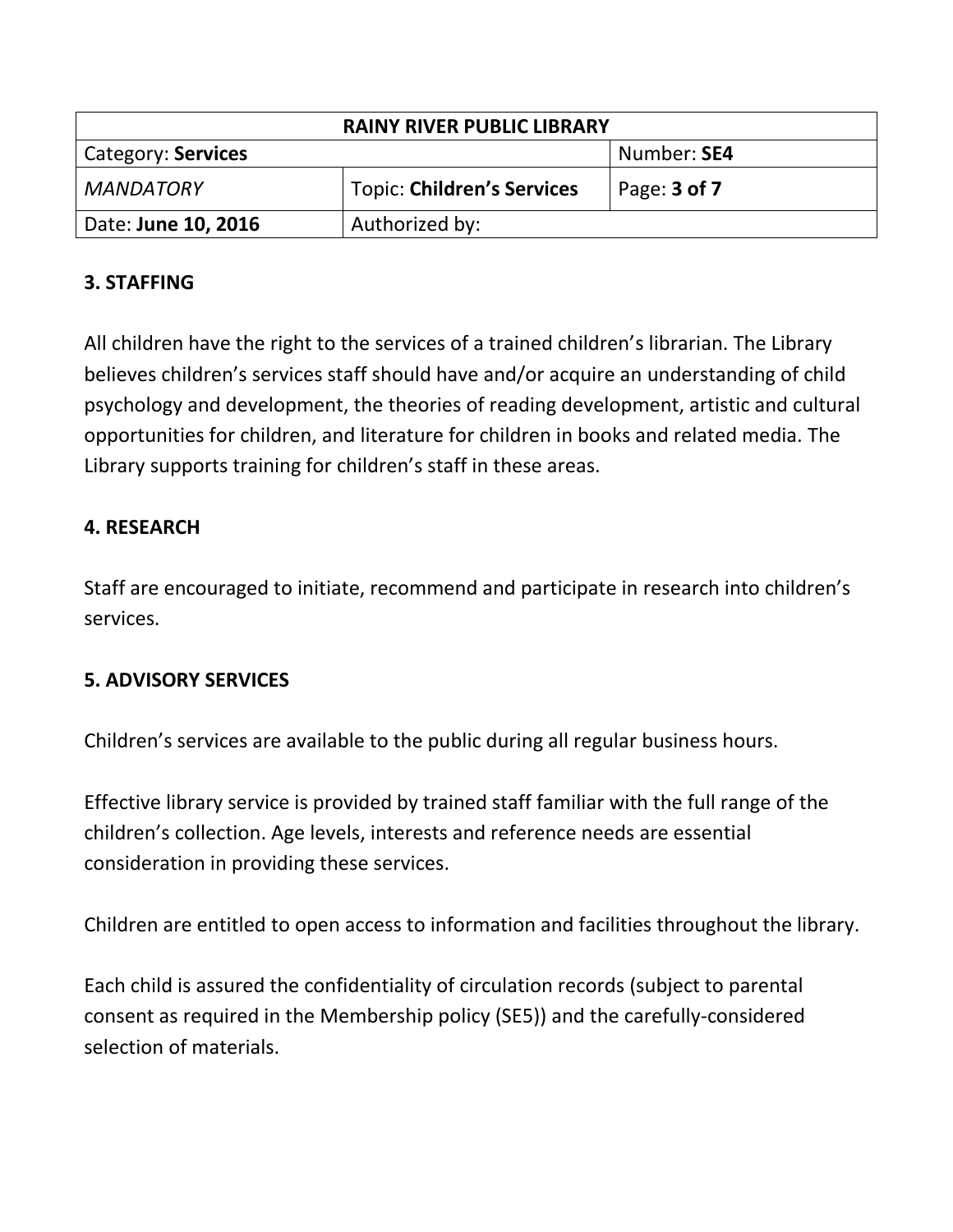| <b>RAINY RIVER PUBLIC LIBRARY</b> |                                   |              |
|-----------------------------------|-----------------------------------|--------------|
| Category: Services                |                                   | Number: SE4  |
| <b>MANDATORY</b>                  | <b>Topic: Children's Services</b> | Page: 4 of 7 |
| Date: June 10, 2016               | Authorized by:                    |              |

Where resources permit, the Library provides services to exceptional groups and individuals in the community, including the mentally and physically challenged, exceptional or gifted children, and those requiring advocacy or counselling.

# **6. OTHER SERVICES**

The Library provides programming for children and parents, both in and out of the library, to stimulate the creative potential of the child and promote the use of the collection. Storytelling shall be a cornerstone of that programming.

The staff of the children's department communicate with community agencies and groups devoted to serving children. Investigating the information and cultural needs of the community and matching those needs with library resources helps ensure local institutions co-operate – rather than compete – to the benefit of children. Healthcare centres, day-care centres, kindergartens, and other caregiving places are welcome partners, especially in reading promotion activities for children, parents and professionals. Provision shall be made for organized group visits from these community partners.

A public relations campaign – including advertisement of activities, displays of library materials and booklists – is a regular function of the library.

# **7. MATERIALS**

Children are entitled to:

 A separately-purchased and -administered collection designed to meet their needs from infancy to the end of childhood;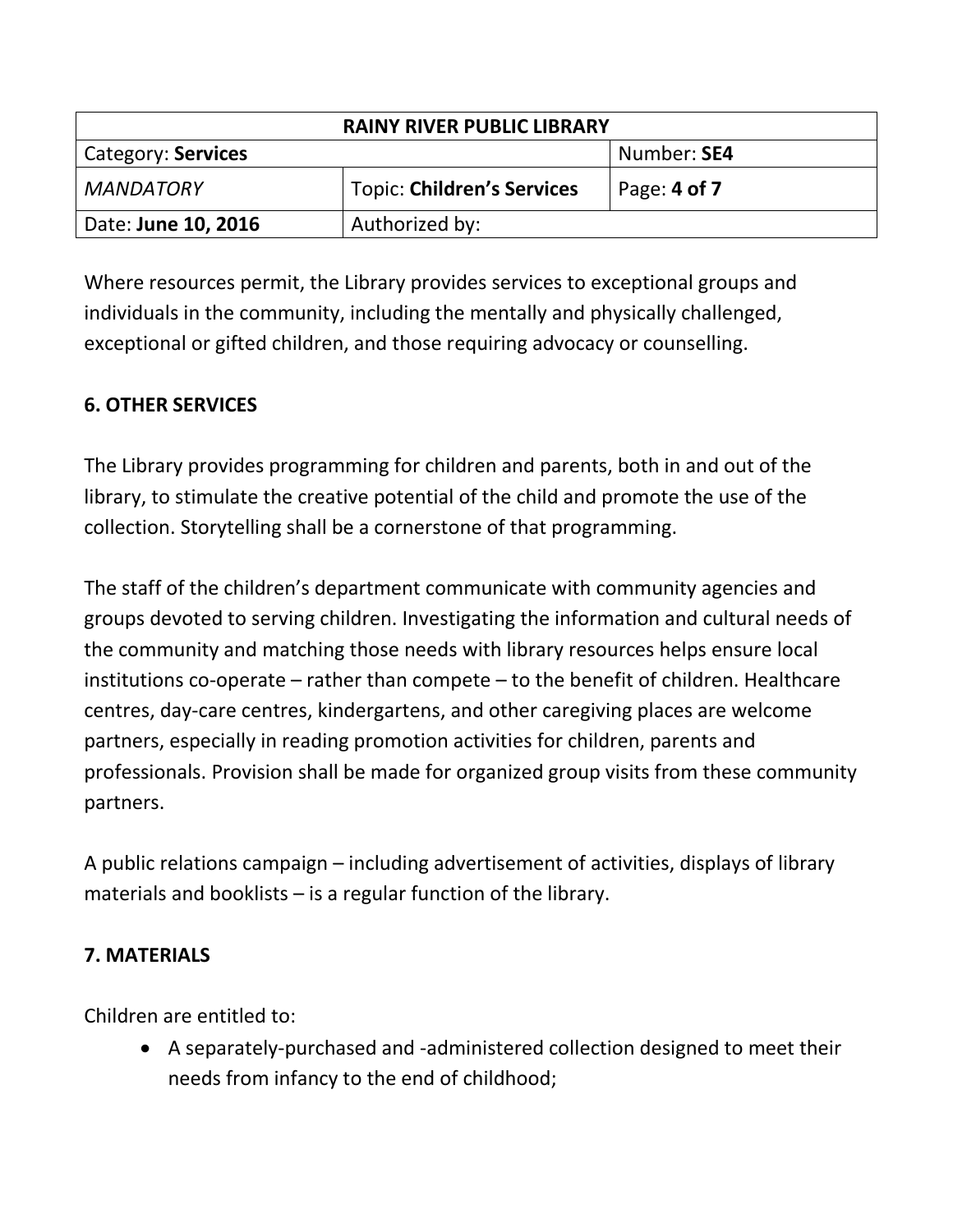| <b>RAINY RIVER PUBLIC LIBRARY</b> |                                   |              |
|-----------------------------------|-----------------------------------|--------------|
| Category: Services                |                                   | Number: SE4  |
| MANDATORY                         | <b>Topic: Children's Services</b> | Page: 5 of 7 |
| Date: June 10, 2016               | Authorized by:                    |              |

- A catalogue with author, title and subject access to the children's collection; and,
- Appropriately-sized furniture, shelves and equipment in a physically separate section of the facility

The collection is balanced to serve both a wide variety of users and special community needs.

The collection should be current, in good condition and generally attractive. The collection should be organized for easy access and with children's capabilities in mind.

The collection includes high-quality literature to satisfy the wants and needs of children and to develop their human potential.

In selecting materials, children's staff shall include:

- Canadiana;
- Multicultural and multilingual literature to meet the needs of the community;
- Traditional literature, including folklore and myths, to convey cultural heritage;
- Popular and ephemeral literature that changes to reflect the environment of children;
- Literature designed to serve special groups, including the physically and mentally challenged, gifted children, and beginning, reluctant and slow readers; and,
- A variety of values and opinions that introduce children to the global community.

The collection includes a variety of formats and resources: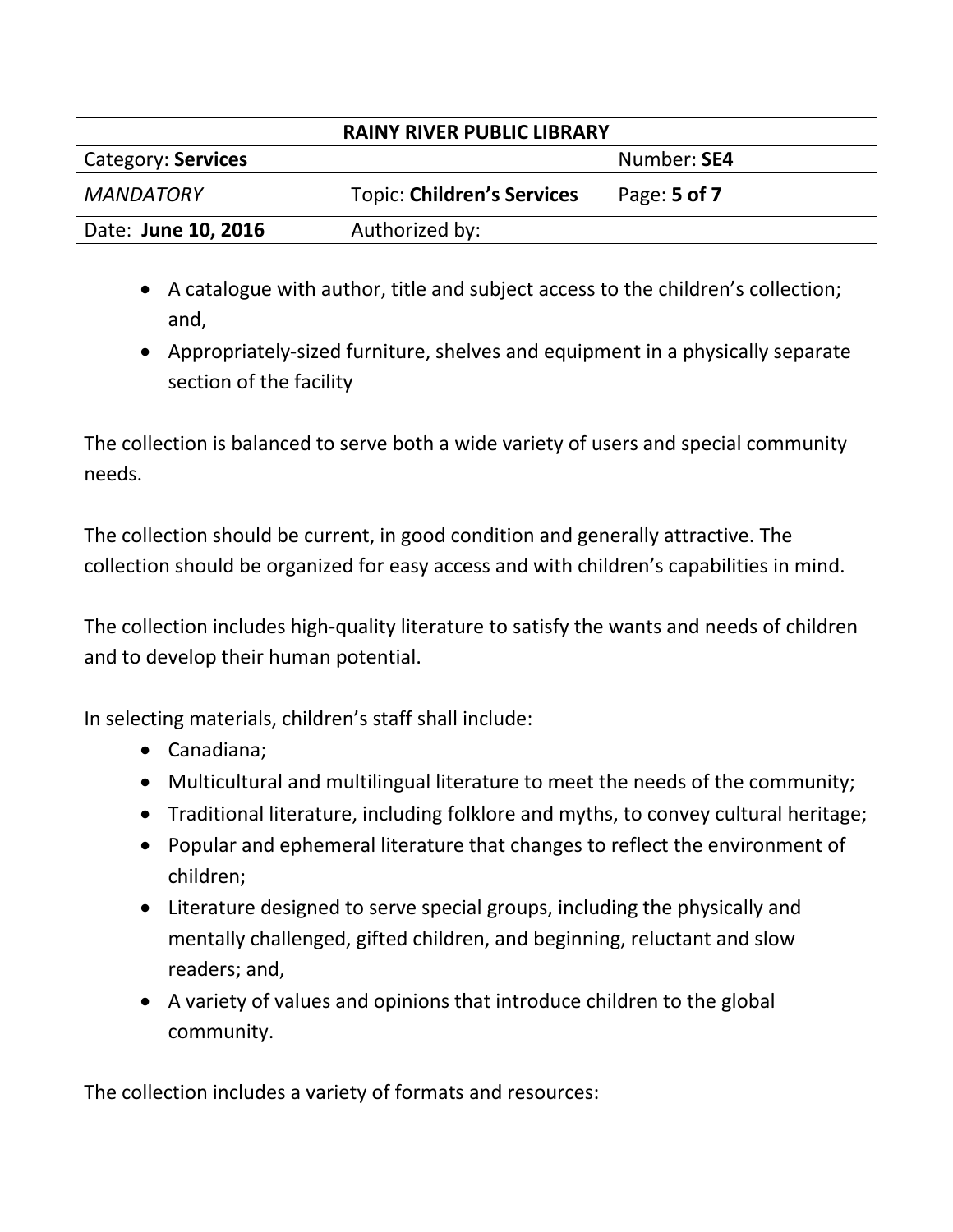| <b>RAINY RIVER PUBLIC LIBRARY</b> |                            |              |
|-----------------------------------|----------------------------|--------------|
| Category: Services                |                            | Number: SE4  |
| <b>MANDATORY</b>                  | Topic: Children's Services | Page: 6 of 7 |
| Date: June 10, 2016               | Authorized by:             |              |

- Books: picture books, fiction in both hardcover and paperback; non-fiction on a variety of subjects; and a non-circulating reference collection;
- Periodicals written specially for children, and adult periodicals appropriate for them;
- Pamphlets;
- Audio-visual materials, including music CDs, DVDs and talking books;
- Computers, software and connectivity; and,
- Realia, such as learning games (both electronic and traditional), puppets and toys.

# **8. CHILDREN'S SPACE AND SAFETY IN THE LIBRARY**

Children of all ages should find the library an open, inviting, attractive, stimulating, and non-threatening place to visit. To that end, we encourage children to make full use of library services. However, the Library does not encourage young children to come to the library alone, to remain for a disproportionate length of time or for parents to leave young children alone at the library. This concern is in keeping with Ontario's *Child and Family Services Act* (RSO 1990, c. 11), which prohibits children from being left alone and which states society's obligation to report cases of parental neglect or abuse.

Under no circumstances will library staff operate *in loco parentis*. To determine if a child is in the Library in contravention of our policy, staff shall use the following age categories to govern their actions:

**1. Children up to age 8** must be accompanied by an adult at all times. We expect parents or caregivers to remain in the library during programs.